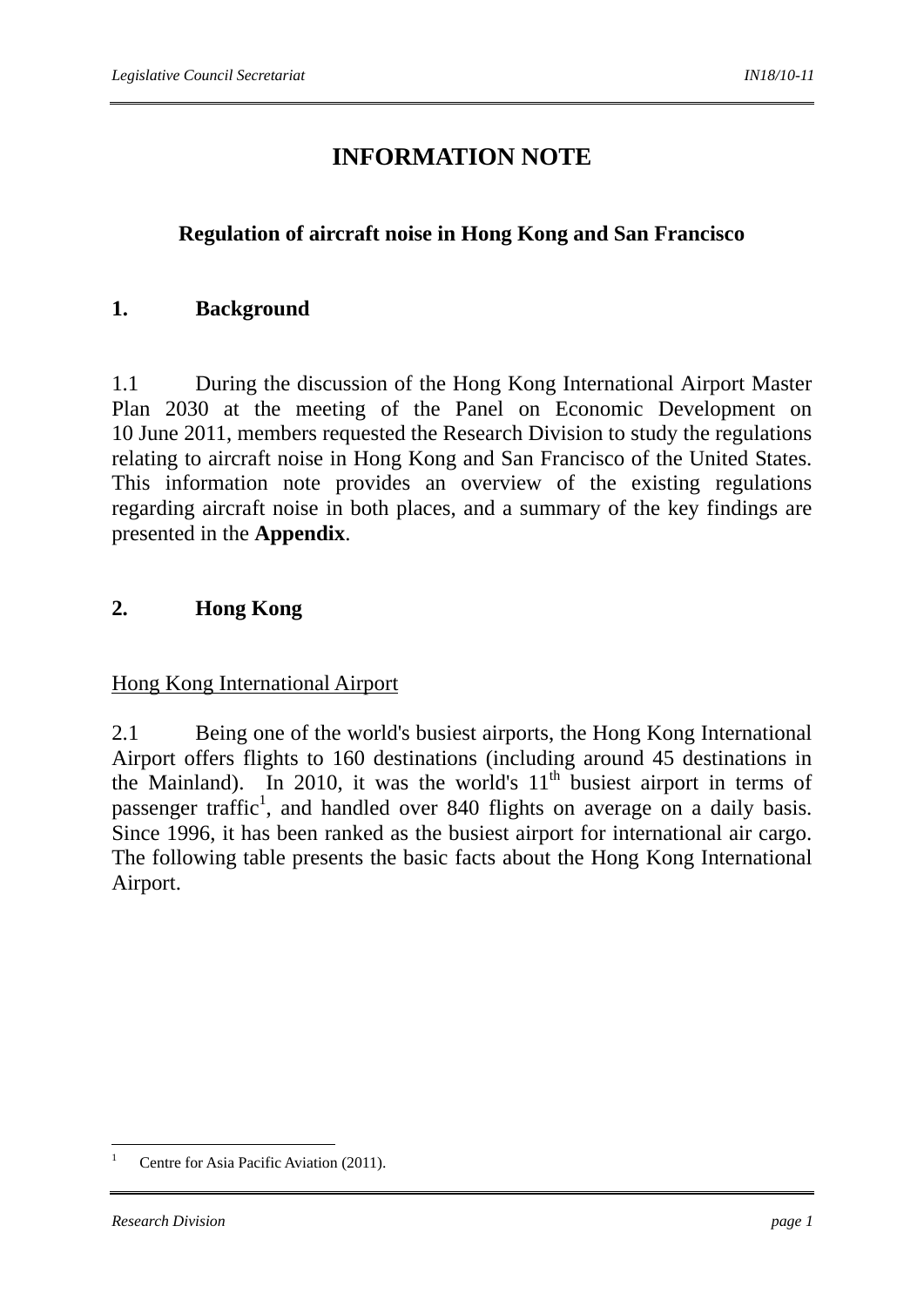| Commencement date             | <b>July 1998</b>                                           |
|-------------------------------|------------------------------------------------------------|
| Total site area               | 1 255 hectares                                             |
| Number of terminals           | Two                                                        |
| Services hours                | 24 hours, all year                                         |
| Number of runways             | Two, i.e. South (07R/25L) and North<br>$(07L/25R)$ Runways |
| Dimension of runways          | 3 800 m long and 60 m wide for both<br>runways             |
| Flight handling capacity      | Up to 61 flights per hour                                  |
| Passenger throughput in 2010  | 50.9 million <sup><math>(1)</math></sup>                   |
| Air cargo throughput in 2010  | 4.1 million tonnes <sup><math>(2)</math></sup>             |
| Air traffic movements in 2010 | $307~000^{(3)}$                                            |

## **Table 1 – Basic facts about the Hong Kong International Airport**

Notes: (1) The figure comprises originating, terminating, transfer and transit passengers. Transfer and transit passengers are counted twice.

 (2) Cargo handled comprises import, export, and transshipment (counted twice) cargo. Air mail is excluded.

 (3) Air traffic movements comprise civil international passenger, cargo and non-revenue flights. Military and local flights are excluded.

## Legislation for aircraft noise control

2.2 In Hong Kong, aircraft noise is controlled under the following environmental legislation<sup>2</sup>, which is enforced by the Civil Aviation Department ("CAD"), with the Director General of Civil Aviation acting as the controlling authority:

- (a) *Civil Aviation (Aircraft Noise) Ordinance (Cap. 312) 1986*, requiring all subsonic narrow-bodied jet aircraft flying in and out of Hong Kong to meet the international noise standard;
- (b) *Civil Aviation (Aircraft Noise) (Certification) Regulations 1987*, requiring all subsonic jet aircraft departing or landing in Hong Kong to be certificated in accordance with international established procedures; and

<sup>&</sup>lt;u>.</u> 2 Environmental Protection Department (2009).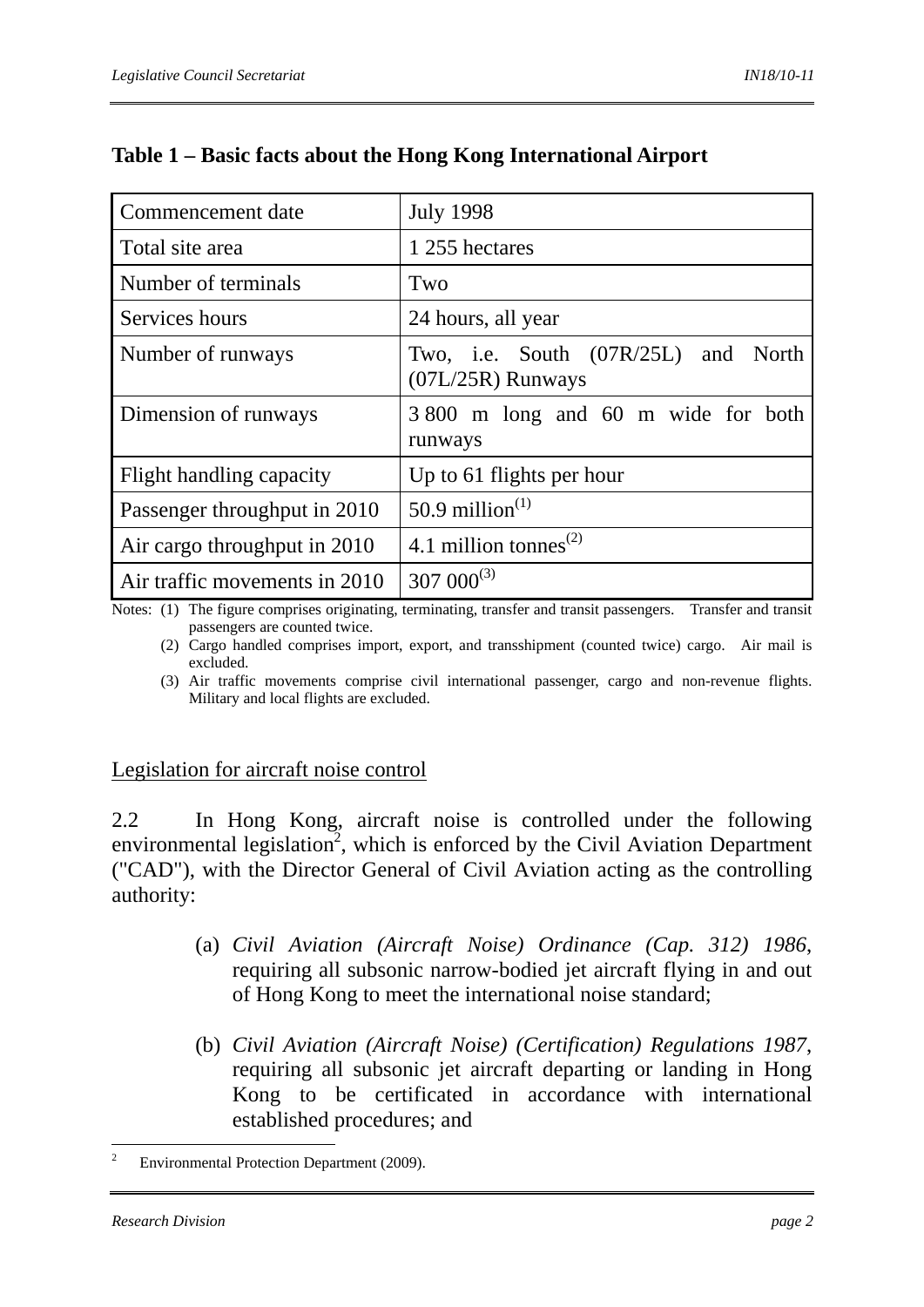(c) *Civil Aviation (Aircraft Noise) Ordinance (Amendment of Schedule) Notice 2002*, tightening aircraft noise control by amending the Schedule to the *Civil Aviation (Aircraft Noise) Ordinance (Cap. 312)*, which specifies standards of noise.

2.3 As regards land use planning, the *Hong Kong Planning Standards and Guidelines* (Chapter 9) stipulates that certain noise sensitive uses should not be located within specified Noise Exposure Forecast ("NEF") contours<sup>3</sup>. The NEF standard applicable to the Hong Kong International Airport at Chek Lap Kok is NEF 25 contour, where all noise sensitive developments, such as domestic premises, hotels and hostels, educational institutions, and hospitals and clinics, are prohibited within this contour.

## Penalty

2.4 Provisions for matters relating to aircraft noise, including the possession of a noise certificate for any civil aircraft using the Hong Kong International Airport, are contained in the *Civil Aviation (Aircraft Noise) Ordinance* and the *Civil Aviation (Aircraft Noise) (Certification) Regulations*. If the Director General of Civil Aviation believes that any aircraft fails to meet the requirement, he or she may give direction that the aircraft is not permitted to make a flight. The aircraft operator who fails to comply with the direction is deemed to have committed an offence and is liable to a fine of HK\$50,000 and imprisonment for six months.

## Noise mitigation measures

2.5 In addition to enforcing legislation to control aircraft noise, CAD has also implemented noise mitigating measures to minimize the impact of aircraft noise on the areas near the flight paths since October 1998. These measures are implemented daily to reduce aircraft noise levels without affecting flight safety and air traffic operation, and they include:<sup>4</sup>

> (a) preferential use of runways and flight paths during night-time hours;

<sup>1</sup> 3 NEF represents the noise impact arising from aircraft operation.

<sup>4</sup> GovHK (2011).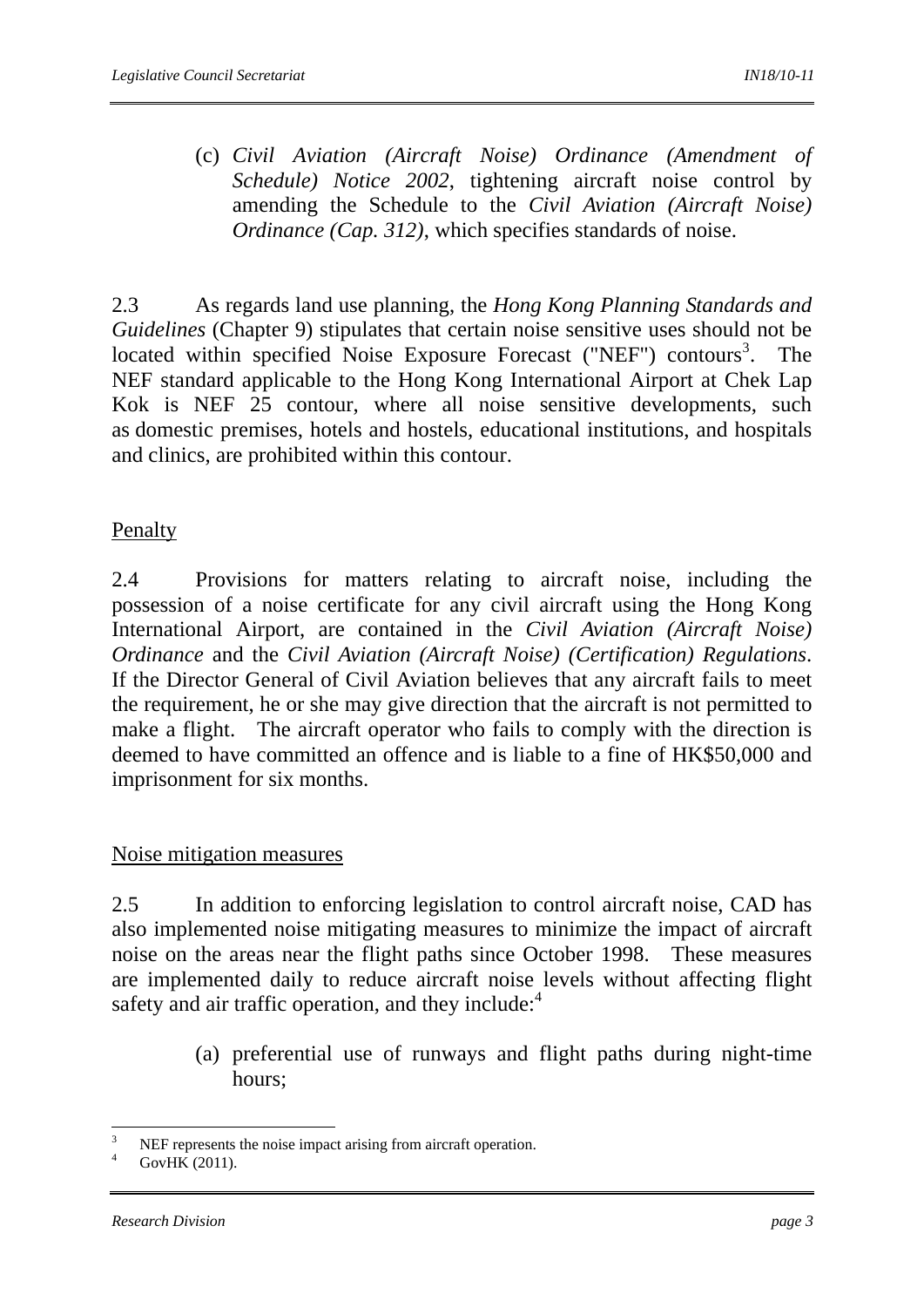- (b) noise abatement departure procedures; and
- (c) prohibition of noisy aircraft from operating at the Airport.

## *Preferential use of runways and flight paths*

2.6 As a mitigating measure, between midnight and 7 am, where operationally possible, aircraft approaching or departing from the Hong Kong International Airport should use the preferred runway for noise abatement. During this period of time, to avoid overflying densely populated areas as much as possible, flights departing from Hong Kong are required to use the southbound route via the West Lamma Channel, while flights arriving in Hong Kong are directed to land from the waters southwest of the airport, as long as weather and flight conditions permit.

## *Noise abatement departure procedures*

2.7 CAD requires all aircraft departing to the northeast of the airport to adopt the Noise Abatement Departure Procedures ("NADP") stipulated by the International Civil Aviation Organization ("ICAO"),<sup>5</sup> as long as safe flight operations permit. These procedures require aircraft to initiate noise abatement procedures by means of power reduction upon reaching an altitude of 800 ft or above, thus alleviating aircraft noise impact during take-offs on communities in the vicinity of the airport. For aircraft landing from the northeast between 11 pm to 7 am, they are encouraged to adopt the Continuous Descent Approach procedure when weather and flight conditions permit. By adopting this Approach, they may fly higher and in a lower power and drag configuration so that noise experienced in areas such as Sai Kung, Tseung Kwan O and Ma On Shan will be lowered.

 $\frac{1}{5}$  ICAO is a specialized agency of the United Nations for promoting the safe and orderly development of international civil aviation. It sets standards and regulations necessary for aviation safety, security, efficiency and regularity, as well as for aviation environmental protection. The Organization serves as the forum for cooperation in all fields of civil aviation among its 190 Contracting States. NADP are aircraft operating procedures developed by ICAO for take-off climbs to ensure that the necessary safety of flight operations is maintained whilst minimizing exposure to noise on the ground.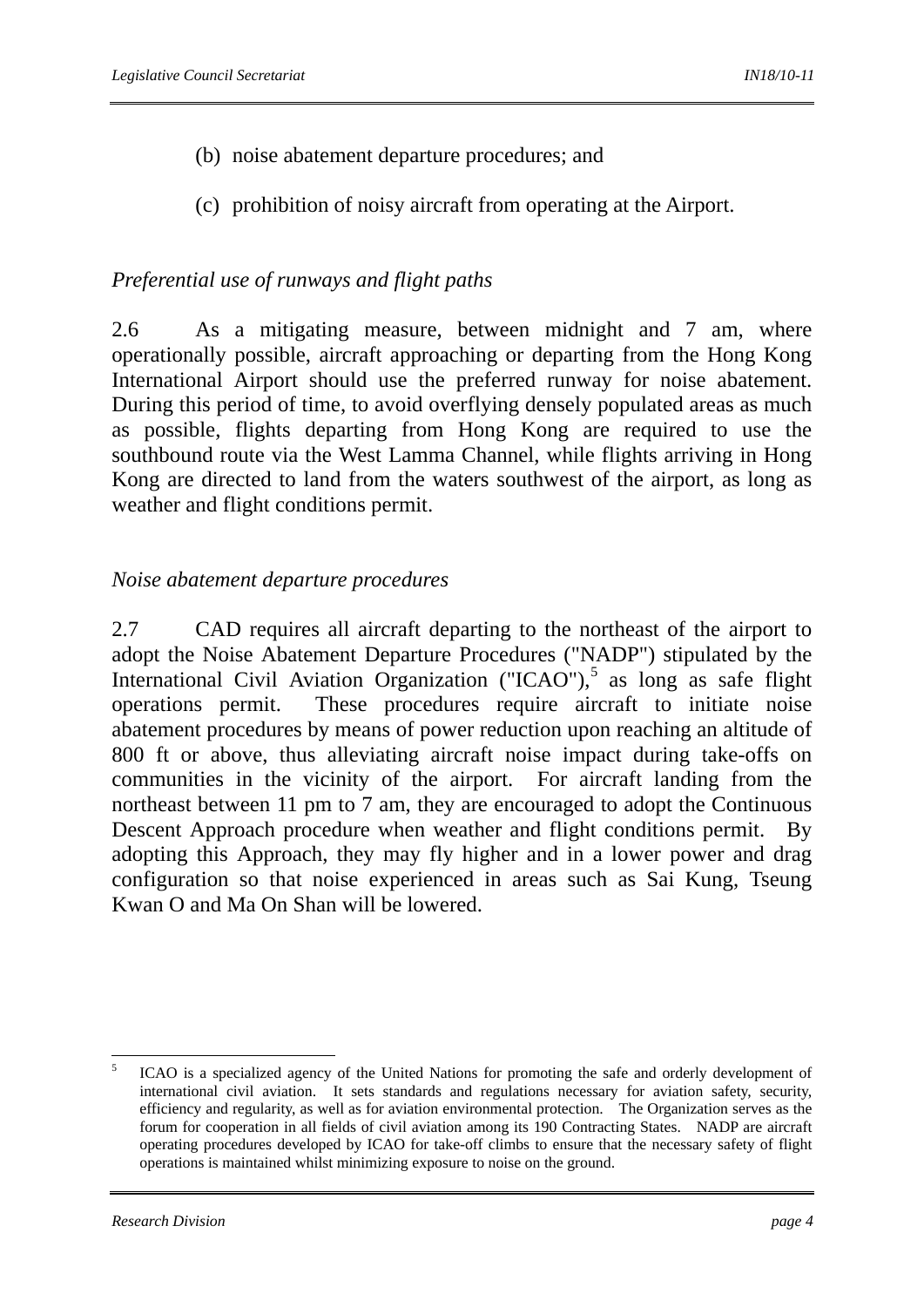2.8 CAD monitors the implementation of the noise abatement procedures with the aid of the Aircraft Noise and Flight Tracking Monitoring System. This System comprises 16 fixed noise monitoring terminals installed in the vicinity of flight paths<sup>6</sup> for collecting real-time noise data, which enable CAD to compile accurate statistics on aircraft noise and more effectively investigate noise complaints.

2.9 Additionally, CAD is developing new departure procedures to reduce the noise impact on the residents in Ma Wan. Following the recommendations of a consultancy study completed in 2010, CAD has planned to promulgate the procedures by the end of 2011 to require all aircraft which can use satellite navigation technology to follow a set of "Radius-to-Fix" turn procedures when making south turns so that they follow the designated flight paths closely during the turn.

## *Prohibition of noisy aircraft from operating at the Airport*

2.10 Under the *Civil Aviation (Aircraft Noise) Ordinance (Amendment of Schedule) Notice 2002*, CAD has banned operations of the old and noisy "Chapter 2" aircraft at the Hong Kong International Airport since July 2002. Only the newer and quieter "Chapter 3" aircraft are allowed to land in and depart from Hong Kong. The prohibition of "Chapter 2" aircraft helps reduce the overall noise impact to communities near the flight paths.<sup>7</sup>

## **3. San Francisco**

## San Francisco International Airport

3.1 Being owned and operated by the City and County of San Francisco, the San Francisco International Airport is the second busiest airport in the State of California. The Airport provides domestic flights to destinations throughout North America, and international flights to Latin America, Europe, Asia and Australasia. In 2010, the passenger count of the San Francisco International Airport was the ninth largest in the United States and the  $23<sup>rd</sup>$  largest in the world. The basic facts about the Airport are provided in Table 2.

<sup>&</sup>lt;u>.</u> 6 The noise monitoring terminals are installed in Sha Lo Wan, Tung Chung, Yan O, Ting Kau, Tai Lam, Tsing Yi (two terminals), Kwai Chung, Tai Wai, Mid-levels in Central, North Point, Jardine's Lookout, Shaukeiwan, West Tsuen Wan, Tsing Lung Tau and Ma Wan. 7

 <sup>&</sup>quot;Chapter 2" aircraft are those aircraft which comply with the noise standard stipulated in Chapter 2 of Annex 16, Volume 1, Part II to the Convention on International Civil Aviation, whereas "Chapter 3" aircraft are those aircraft which comply with the more stringent noise standard stipulated in Chapter 3 of Annex 16, Volume 1, Part II to the Convention on International Civil Aviation.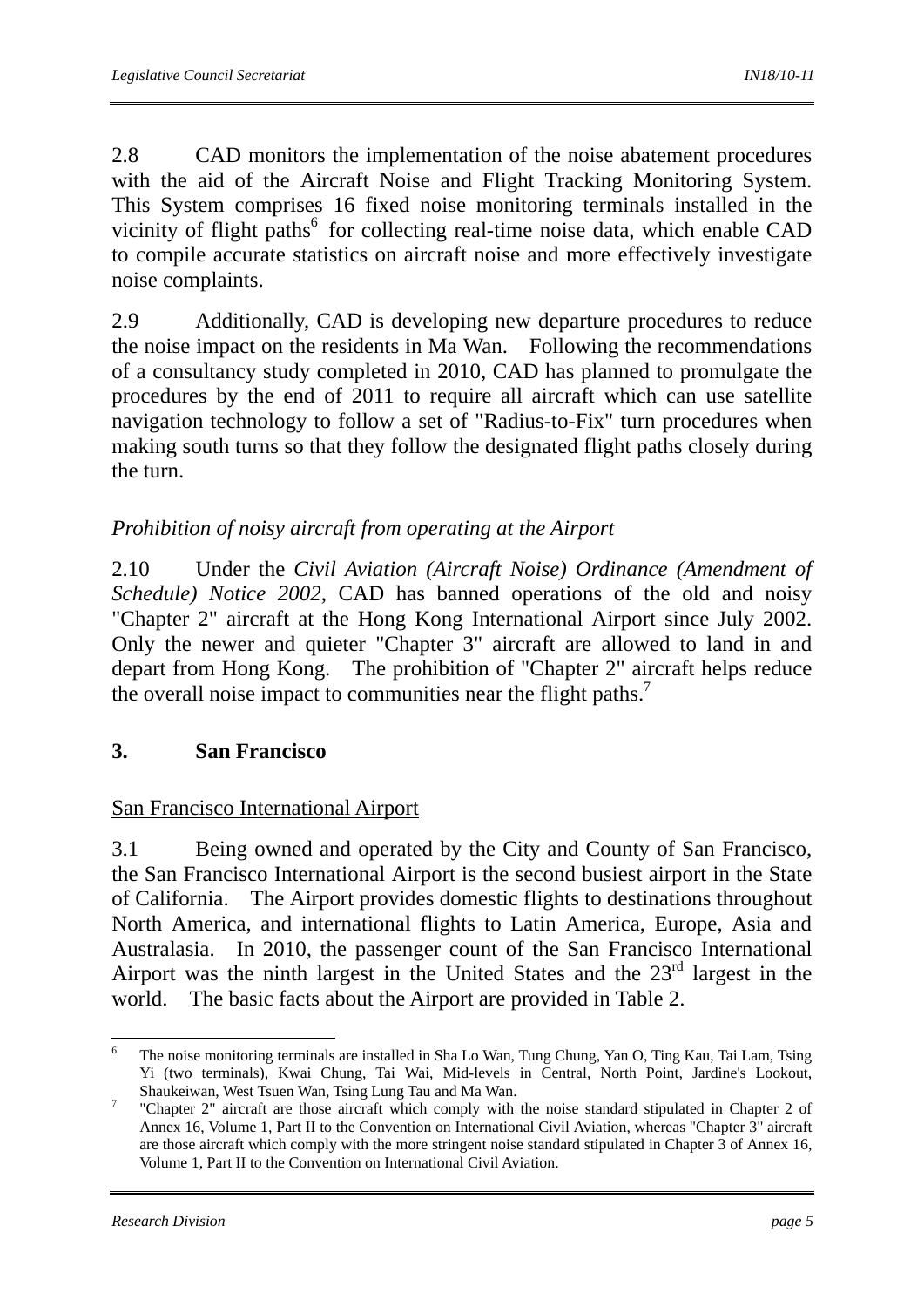| Commencement date                   | June $1927^{(1)}$                                                                                                                    |
|-------------------------------------|--------------------------------------------------------------------------------------------------------------------------------------|
| Land area covered by the<br>airport | 5 207 $\rm{acres}^{(2)}$                                                                                                             |
| Number of terminals                 | Four                                                                                                                                 |
| Services hours                      | 24 hours, all year                                                                                                                   |
| Number of runways                   | Four, with two parallel north-south runways -<br>1R/19L and 1L/19R, and two parallel<br>east-west runways $-10R/28L$ and $10L/28R$ . |
| Dimension of runways                | (a) Runway 1R/19L: $8648$ ft long and 200 ft<br>wide;                                                                                |
|                                     | (b) Runway $1L/19R: 7500$ ft long and 200 ft<br>wide;                                                                                |
|                                     | (c) Runway $10R/28L$ : 10 602 ft long and<br>200 ft wide; and                                                                        |
|                                     | (d) Runway $10L/28R$ : 11 870 ft long and<br>200 ft wide. $^{(3)}$                                                                   |
| Passenger throughput in 2010        | 39.4 million <sup><math>(4)</math></sup>                                                                                             |
| Air cargo throughput in 2010        | 384 179 tonnes <sup>(5)</sup>                                                                                                        |
| Air traffic movements<br>in 2010    | 387 248 (6)                                                                                                                          |

## **Table 2 – Basic facts about the San Francisco International Airport**

Notes: (1) The airport commenced operation in 1927 and was named Mills Field Municipal Airport. It was renamed the San Francisco International Airport in 1955. The airport has undergone major expansions in the past decades.

(2) 1 acre =  $0.405$  hectares.

(3) 1 ft =  $0.305$  m.

 (4) Total airport passengers comprise total enplaned and deplaned passengers and passengers who fly into and out of the airport on the same aircraft.

(5) Cargo handled comprises domestic and international cargoes. Air mail is excluded.

(6) Air traffic movements comprise operations of air carrier, air taxi, civil and military flights.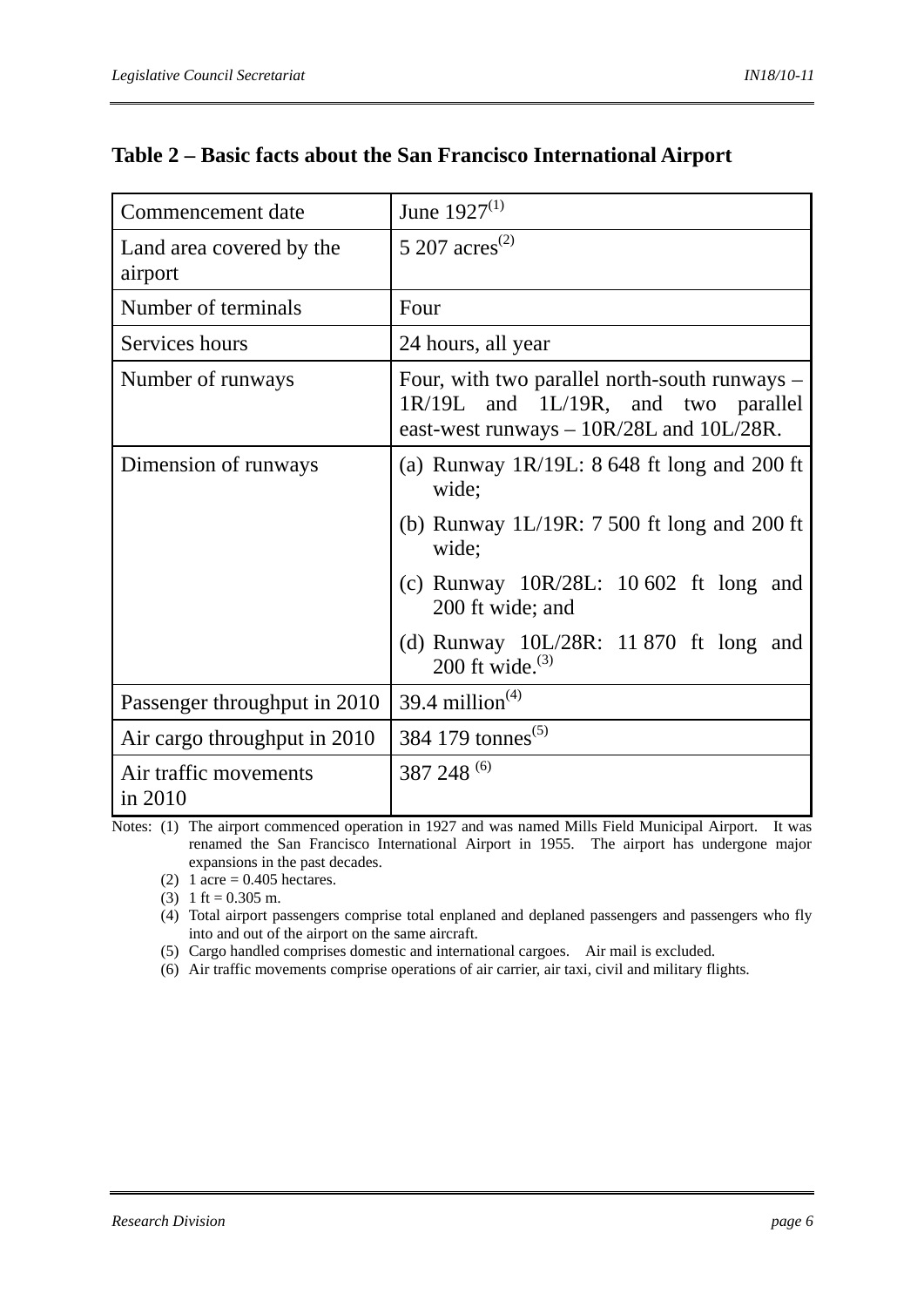#### Legislation for aircraft noise control

3.2 In San Francisco, there are federal, state and local regulations regarding aircraft noise. Under the current regulatory scheme in the United States, federal law pre-empts state and local regulations with regard to aircraft noise. The Federal Government has the authority and responsibility to control aircraft noise by the regulation of source emissions, flight operational procedures, and the management of the air traffic control system and navigable airspace in ways that minimize noise impact on residential areas. While the state sets forth noise standards and guidelines for compatibility planning, the local government and airport proprietors are responsible for planning and implementing noise abatement activities to ameliorate the adverse effects of noise on residents living in areas surrounding the airport, such as optimizing site locations, improving airport design and implementing noise abatement ground procedures.

### *Federal law*

3.3 In the United States, the Federal Aviation Administration ("FAA") is the sole government agency responsible for the movement of aircraft. FAA exercises direct control of aircraft noise at source through a number of federal legislation and *Federal Aviation Regulations* ("FAR"), including:

- (a) *FAR Part 36*, introduced in 1968 to create a system for measuring aircraft noise and establishing maximum levels of noise output for aircraft;
- (b) *FAR Part 91*, enacted in 1976 to limit the noise emissions of existing aircraft by applying stricter standards retroactively to all aircraft $\overline{8}$ ;
- (c) *FAR Part 150*, enacted in 1984 to provide guidelines and instructions for obtaining federal funding to implement noise compatibility programmes on a voluntary basis to reduce noise and incompatible land uses. FAA is authorized to provide Airport Improvement Programme funding for airport noise compatibility planning activities;

<sup>1</sup> <sup>8</sup> *FAR Part 91* was enacted in response to problems occurring under *FAR Part 36*, because the latter implemented prospective noise standards only.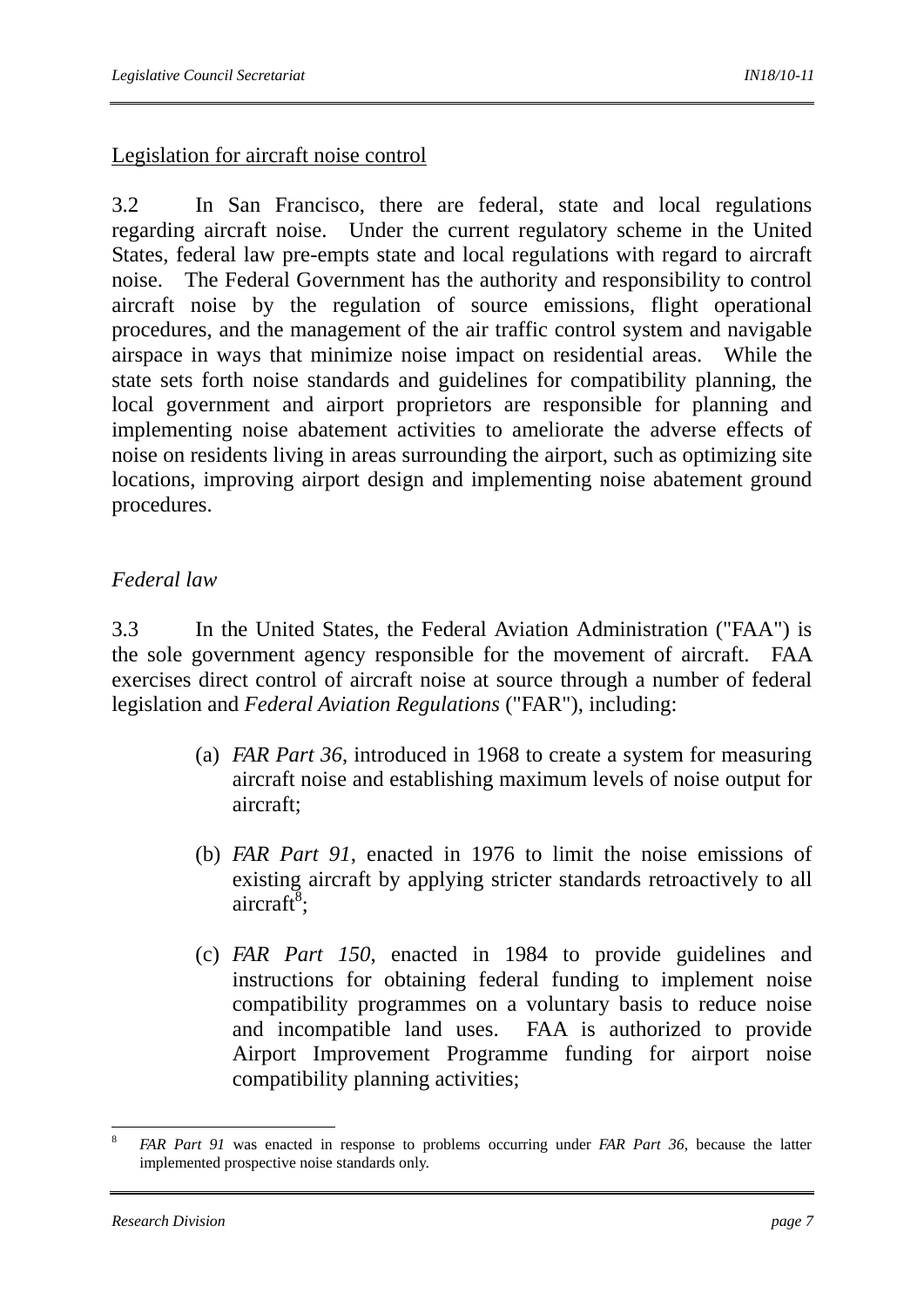- (d) *Airport Noise and Capacity Act* ("ANCA"), a pivotal piece of legislation adopted in 1990 to establish a national policy on aviation noise. The Act set a deadline (i.e. 31 December 1999) for the phase-out of Stage 2 aircraft over 75 000 lbs, and established a process for reviewing airport noise and access restrictions on the use of Stage 2 and Stage 3 aircraft;  $9$  and
- (e) *FAR Part 161*, adopted in 1991 to implement provisions of ANCA by establishing a national programme for reviewing airport noise and access restrictions on Stage 2 and Stage 3 aircraft operations. Part 161 requires that airport proprietors examine the impact of a proposed noise or access restriction within an "airport noise study area". That area must include all property within the Ldn 65 dB contours.10

### State regulations

3.4 The state's aircraft noise regulations are organized under the *California Code of Regulations, Title 21*, Subchapter 6, "Noise Standards", issued by the California's Department of Transportation ("DOT"). This set of regulations governs airport noise and land use, and provides the following two methods by which the state can deal with noisy airports:

> (a) any airport may be designated as a "noise problem airport" by the local county. In doing so, the state will regularly review the aircraft noise measurements required to be provided by the airport; and

 $\overline{9}$ <sup>9</sup> *FAR Part 36* breaks noise emissions into three different levels or stages, based on an aircraft's size and number of engines. Stage 1 aircraft are those certified prior to the publication of Part 36 and not thereafter modified to satisfy the new standard. Aircraft meeting the 1969 standard are referred to as Stage 2 aircraft.

Stage 3 aircraft are those certified after 1977, and subject to a stricter standard for aircraft noise emissions.<br><sup>10</sup> Ldn (day-night average sound level) is the average noise level over a 24-hour period.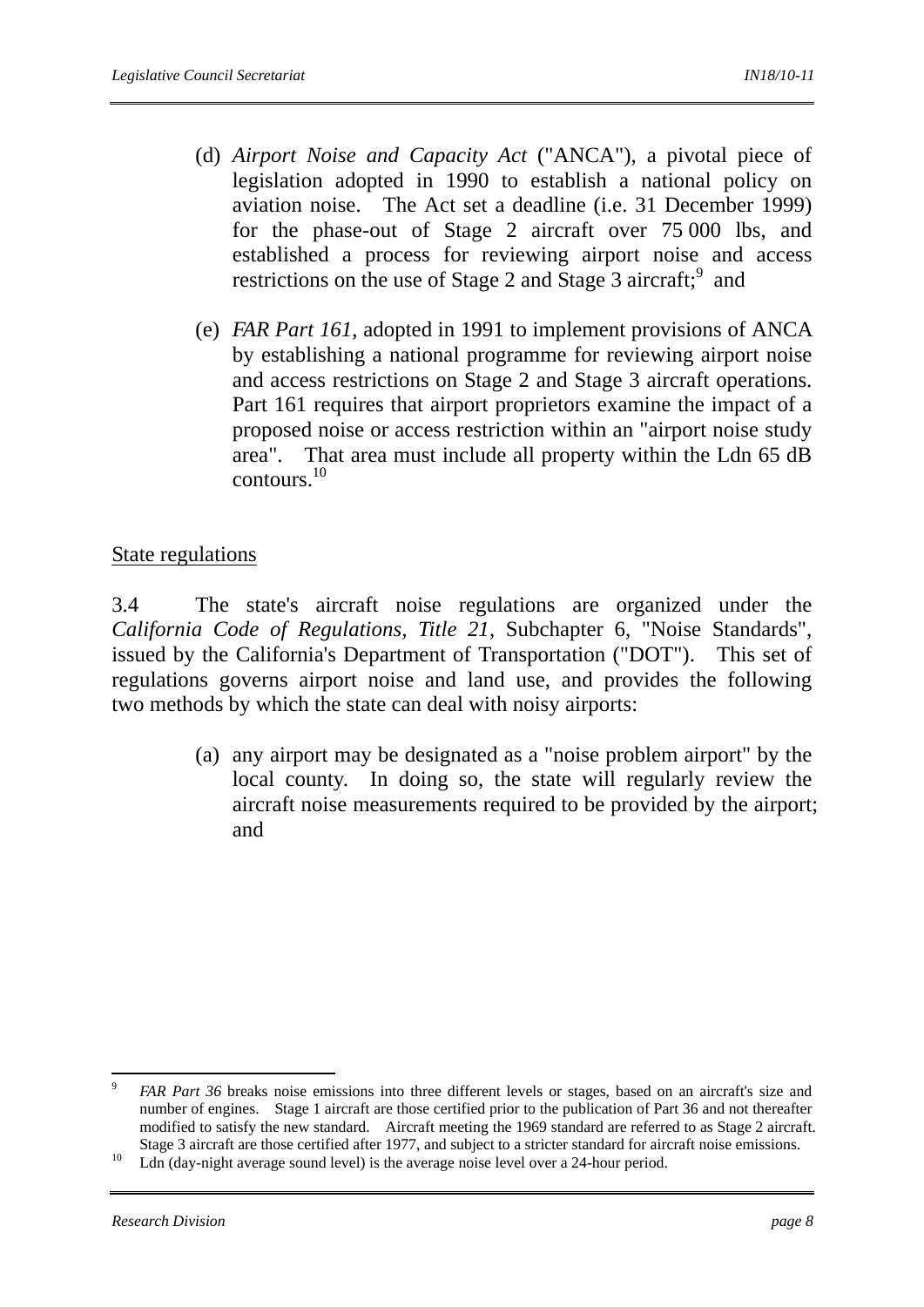(b) all airports in the state must obtain a permit to operate. If the operation of an airport produces noise levels that exceed the standard set by the state, the airport must obtain a variance (i.e. exemption) from DOT and develop a plan for complying with the noise standard. The state may revoke an airport's operating permit if the airport fails to comply with noise regulations. In the State of California, the maximum reasonable level of noise acceptable to a person residing in the vicinity of airports is set at a Community Noise Equivalent Level ("CNEL") value of  $65 \text{ dB}^{11}$ .

### *Noise problem airport*

3.5 The San Francisco International Airport has been designated by San Mateo County as a "noise problem airport" under the *California Code of Regulations* for more than 20 years. As a result of this designation, the Airport is required to develop a noise monitoring plan for measuring and monitoring aircraft noise levels in the surrounding areas. Such plan should be submitted to DOT for approval and should consist of information such as the locations and types of equipment to be used, justification for any deviations from the measurement locations specified in the relevant state regulations, and statistical sampling plan proposed for intermittent monitoring at community locations.

3.6 To comply with the state's requirements, the San Francisco International Airport has set up a noise monitoring system consisting of 29 noise monitors, including 27 off-site noise monitors and two monitors near the runway ends. Each monitor is linked to a central computer processor. The collected noise monitoring data are used for various purposes, such as recording aircraft noise events, tracking noise levels over time, assessing adherence to noise abatement flight paths, linking complaints to flights, airlines and aircraft types, validating the accuracy of computer created noise maps, and generating reports. These data are updated and submitted to both San Mateo County and DOT for review on a quarterly basis.

 $11$ 11 CNEL is a descriptor used by the State of California for the cumulative noise exposure for an annual average day of aircraft operations. It is similar to Ldn, but adds a penalty of five dB to noises measured between 7 pm and 10 pm.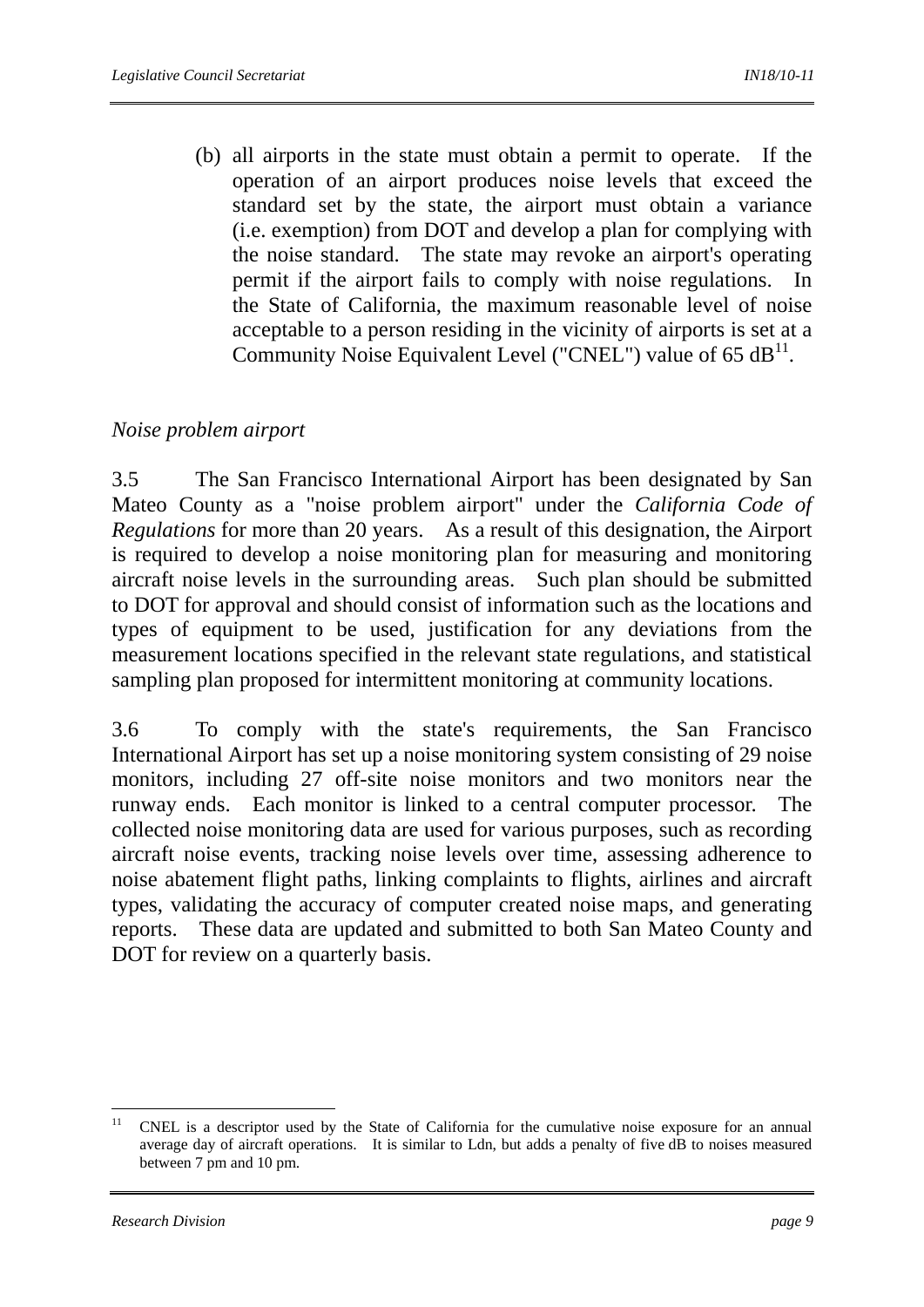## Local regulations

3.7 While a municipality in the United States may not control the source of noise, it may use its police powers<sup>12</sup> to mitigate the noise, such as zoning power. In San Francisco, the *Noise Control Ordinance* is found in Article 29 of the *San Francisco Police Code* (1972). The Ordinance recognizes that adverse effects on a community can arise from noise sources such as transportation, construction, mechanical equipment, entertainment, and human and animal behaviour. According to the Ordinance, "it shall be the policy of San Francisco to maintain noise levels in areas with existing healthful and acceptable levels of noise and to reduce noise levels, through all practicable means". The Ordinance is enforced by the Department of Building Inspection during normal business hours and the Police Department during all other hours.

### *Airport rules and regulations*

3.8 Being the airport proprietor, the Airport Commission of the City and County of San Francisco may exercise its power to control airport noise in a reasonable and non-discriminatory fashion and in conformity with federal law. In order to reduce the noise impact surrounding the San Francisco International Airport, the Airport Commission developed a *Noise Abatement Regulation* to provide aircraft operators with guidance for operating at the Airport. The *Noise Abatement Regulation* (Rule 11, Resolution No. 09-0274) has been incorporated into the *San Francisco International Airport's Rules and Regulations* adopted in December 2009. The *Noise Abatement Regulation* recommends the use of specific departure procedures to reduce the noise impact on communities close to the airport, particularly during night-time hours.

#### *Penalty*

3.9 Violations of any provision of the *Noise Abatement Regulation* are subject to the following penalties:

> (a) first violation in a 12-month period – letter of admonishment from the Airport Director;

<sup>12</sup> 12 Police power describes the basic right of governments to make laws and regulations for the protection and maintenance of the health, safety or welfare of its citizens.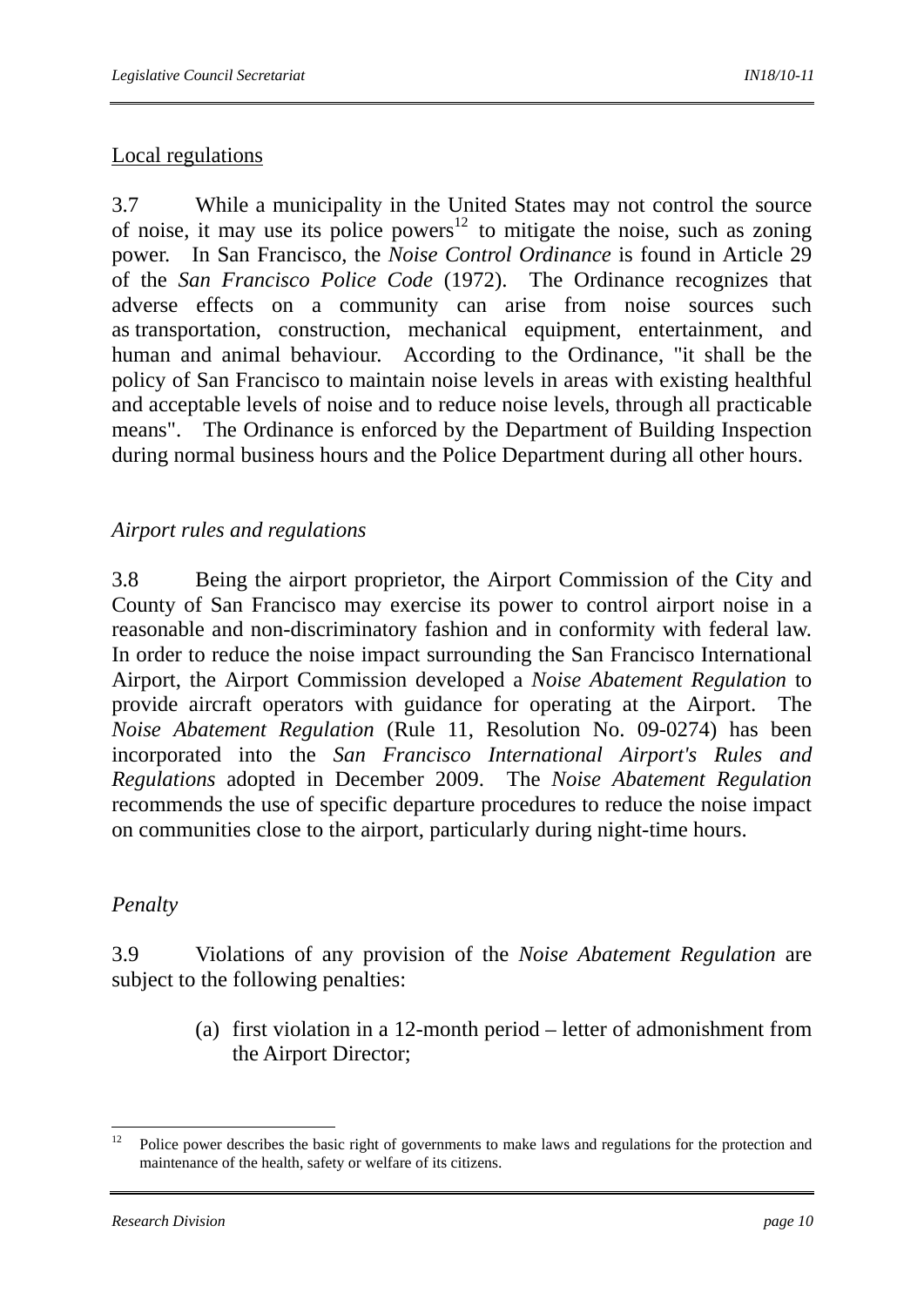- (b) second violation in a 12-month period a fine in the amount of US\$1,000 (HK\$7,774);
- (c) third violation in a 12-month period a fine in the amount of US\$2,000 (HK\$15,548); and
- (d) additional violations in a 12-month period  $-$  a fine in the amount of US\$3,000 (HK\$23,322).<sup>13</sup>

3.10 Aircraft operators may request for a variance from any provisions of this regulation by writing to the Airport Director at least 60 days prior to the date of the requested variance. Based on factors such as the noise impact on the surrounding community and fairness to other operators, the Airport Director or his or her designated representative will review the request and determine whether a variance should be granted.

#### Noise mitigation measures

3.11 In addition to implementing a noise monitoring plan, the San Francisco International Airport has also adopted other measures to address aircraft noise. The major noise mitigation initiatives are:

- (a) preferential use of runways;
- (b) soundproofing of buildings;
- (c) restriction on the types of aircraft allowed to use the airport;
- (d) limiting the use of auxiliary power units  $("APUs")<sup>14</sup>$  under certain conditions; and
- (e) implementation of the Fly Quiet Programme.

<sup>&</sup>lt;sup>13</sup> The average exchange rate in May 2011 was US\$1=HK\$7.774.

 $14$  APUs are small jet engines located in the tail of an aircraft that are used to supply electrical power and air-conditioning to the aircraft while it is on the ground. It is one of the most significant sources of cabin noise from commercial jet aircraft.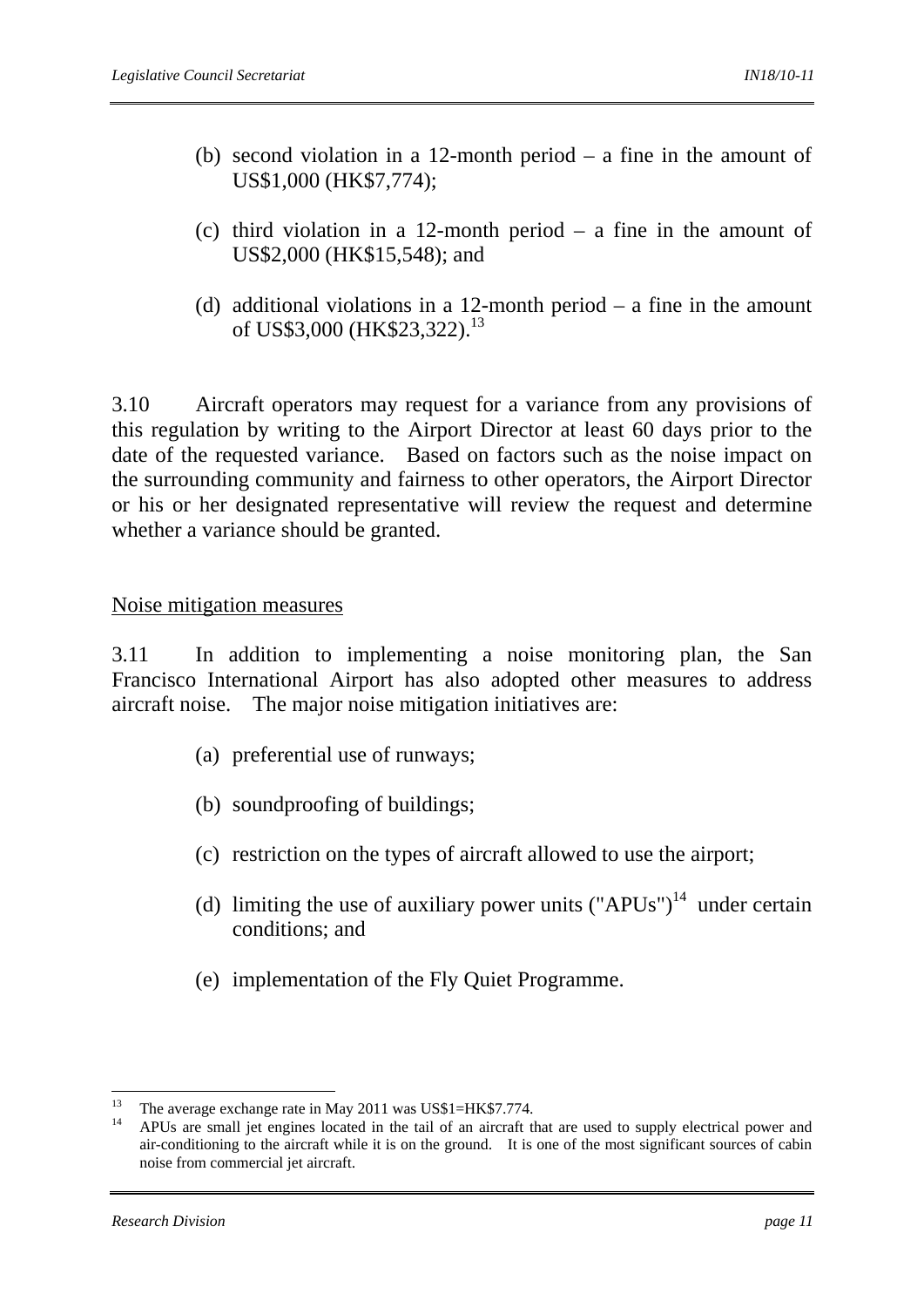## *Preferential use of runways*

3.12 Similar to Hong Kong, the San Francisco International Airport encourages the use of certain runways for noise abatement purposes through implementing a Night-time Preferential Runway Use Programme. The Programme was developed in 1988 to maximize flights over water and minimize flights over land and populated areas between 1 am and 6 am. Further, a Night-time Noise Clearance Centre has also been established to operate between 10 pm and 7 am. The Centre is manned by a duty officer, who is responsible for monitoring compliance with the Programme and responding to requests for exemptions to the noise regulations.

## *Soundproofing of buildings*

3.13 San Francisco has implemented the Residential Sound Insulation Programme to reduce interior sound levels for homes in the vicinity of the airport since 1983. The Programme is funded through the Airport Improvement Programme Grants offered by FAA (80%) and the general revenue of the San Francisco International Airport (20%). Based on a memorandum of understanding between the Airport and the surrounding communities, the Programme is administered directly by the local jurisdictions which decide on specific properties to be treated and the order eligible properties to be insulated. Participants of this programme must sign an avigation easement<sup>15</sup> prior to receiving sound insulation.

3.14 Since 1983, the Airport has insulated 15 118 homes, eight churches and seven schools against aircraft noise. All of these properties are located within the area defined as significantly impacted by aircraft noise by the State of California. The total programme expenditure has amounted to over US\$153 million (HK\$1,189 million). The Programme has recently been completed and the funds have been exhausted.

3.15 Additionally, the state requires that any property transaction made in those cities participating in the sound insulation programme must include a real estate disclose notice of potential airport and aircraft impact.

 $15<sup>15</sup>$ 15 These easements grant the Airport the right to use navigable airspace, generate noise associated with aircraft operations, and prohibit future airspace obstructions.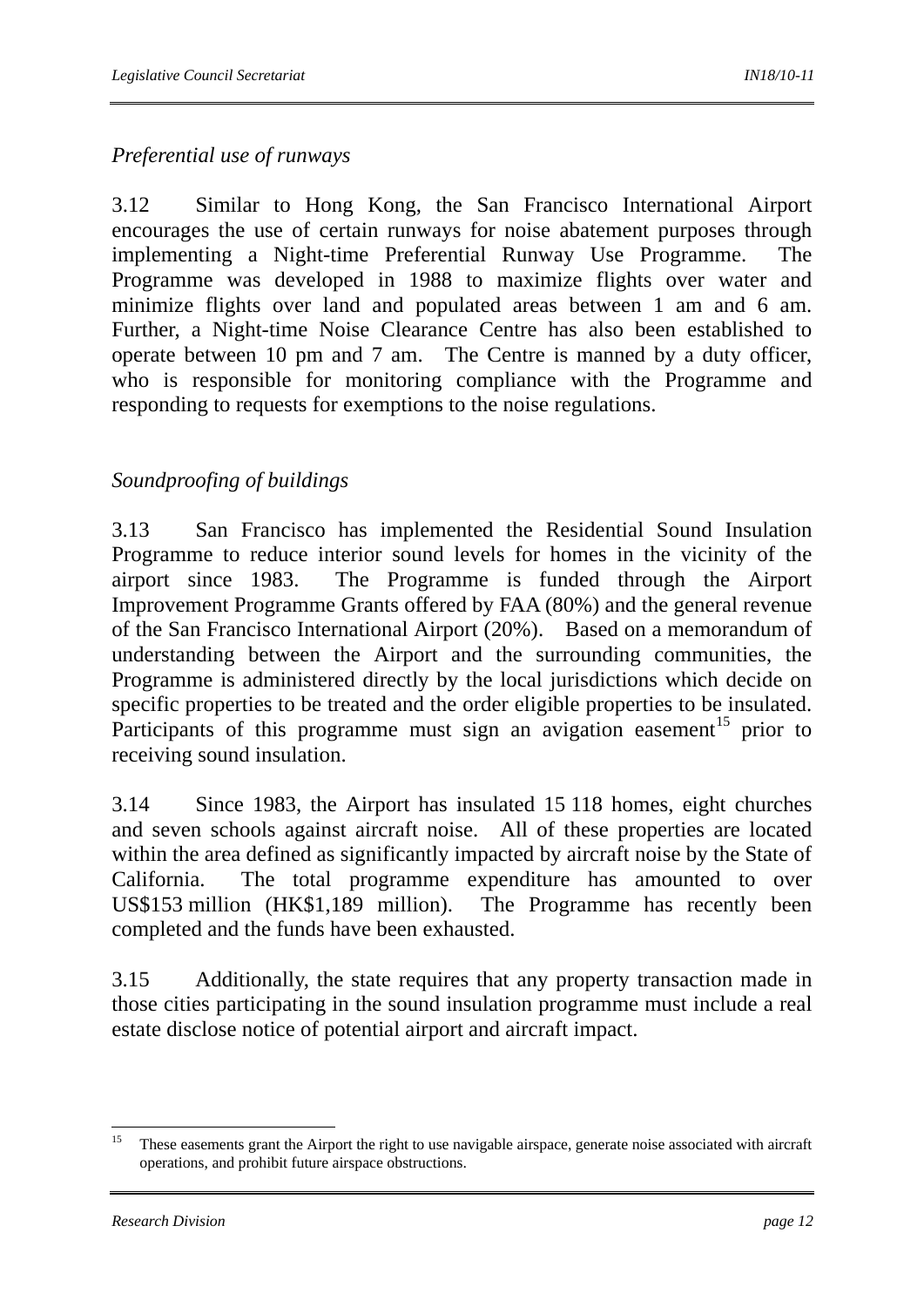## *Restrictions on the types of aircraft allowed to use the airport*

3.16 As aforementioned, in accordance with *FAR Part 91,* all Stage 2 aircraft of over 75 000 lbs are prohibited from operating at the San Francisco International Airport.

### *Limiting the use of auxiliary power units under certain conditions*

3.17 Operators are encouraged to use ground power and air sources whenever practicable. At the domestic terminals of the San Francisco International Airport, the use of APUs is prohibited between 10 pm and 6 am except 30 minutes prior to departure, when passengers are aboard, or when it is needed to test other aircraft equipment. At the international terminal, unless prior permission is received, the use of APUs is not authorized during the use of ground power and pre-conditioned air until 30 minutes prior to push-back.

## *Fly Quiet Programme*

3.18 The Fly Quiet Programme was created by the San Francisco International Airport and the "San Francisco International Airport/Community Roundtable", a voluntary public forum established in 1981 for discussion about the noise mitigation strategies of the Airport. The Programme aims to encourage the airlines to operate as quietly as possible by grading their compliance with the Airport's *Rules and Regulations*. The scores obtained by the airlines will be presented to the public each quarter via a published report. The major grading criteria of the Programme are:

- (a) the overall noise quality of each airline's fleet operating at the San Francisco International Airport;
- (b) exceedance of noise level generated by a single overflight;
- (c) the airline's compliance with the preferred runways for noise abatement during night-time hours; and
- (d) the airline's adherence to the departure procedures recommended by the Airport.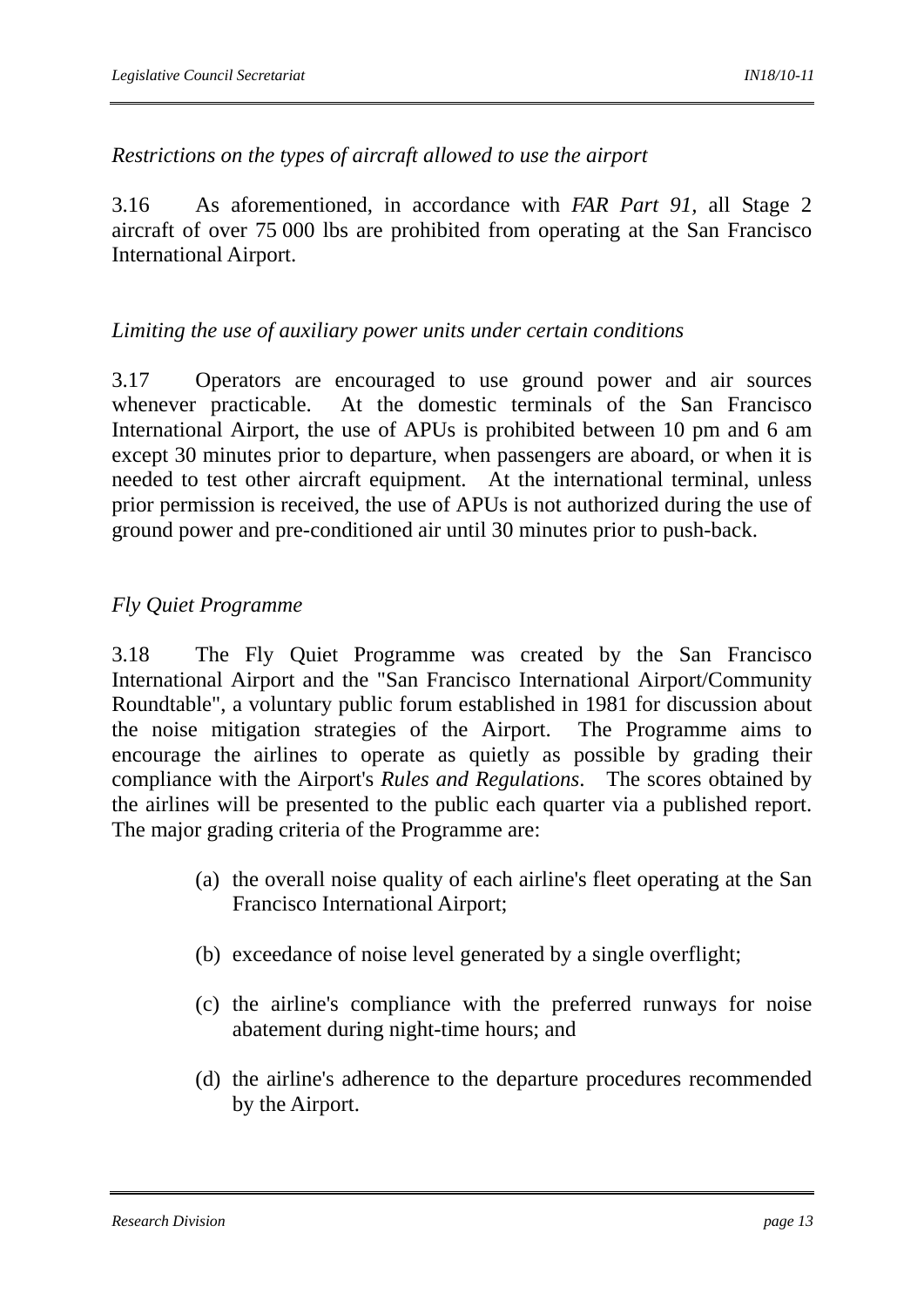## **Appendix**

|                             | <b>Hong Kong</b>                                                                                                                                                                                                                                                                                                                          | <b>San Francisco</b>                                                                                                                                                                                                                                                                                                                                                                                                                                                                                                                                                                                                                                                                                                               |
|-----------------------------|-------------------------------------------------------------------------------------------------------------------------------------------------------------------------------------------------------------------------------------------------------------------------------------------------------------------------------------------|------------------------------------------------------------------------------------------------------------------------------------------------------------------------------------------------------------------------------------------------------------------------------------------------------------------------------------------------------------------------------------------------------------------------------------------------------------------------------------------------------------------------------------------------------------------------------------------------------------------------------------------------------------------------------------------------------------------------------------|
| <b>Regulatory framework</b> |                                                                                                                                                                                                                                                                                                                                           |                                                                                                                                                                                                                                                                                                                                                                                                                                                                                                                                                                                                                                                                                                                                    |
| Relevant<br>legislation     | is controlled<br>under<br>Aircraft<br>noise<br>several<br>environmental legislation:<br>(a) Civil Aviation (Aircraft Noise) Ordinance<br>(Cap. 312) 1986;<br>(b) Civil Aviation (Aircraft Noise) (Certification)<br><i>Regulations 1987; and</i><br>(c) Civil Aviation (Aircraft Noise) Ordinance<br>(Amendment of Schedule) Notice 2002. | Aircraft noise is controlled under federal, state and local<br>regulations, with federal pre-emption of state and local<br>regulations. Specifically, federal law deals with aircraft<br>noise at source, whereas state law sets noise standards and<br>local ordinance provides for planning and implementing<br>noise abatement activities. The relevant regulations are:<br>at the federal level, <i>Airport Noise and Capacity Act</i> and<br>(a)<br>Federal Aviation Regulations ("FAR") (e.g. Parts 36, 91,<br>150 and 161);<br>(b) at the state level, <i>California Code of Regulations</i> ,<br>Title 21, Subchapter 6, "Noise Standards"; and<br>at the local level, San Francisco Noise<br>(c)<br>Control<br>Ordinance. |
| Noise<br>standards          | The Hong Kong Planning Standards and Guidelines<br>Chapter 9 stipulates that certain noise sensitive uses<br>(e.g. residential) should not be located within<br>specified Noise<br>Exposure Forecast<br>("NEF")<br>contours. The NEF standard applicable to the Hong<br>Kong International Airport is NEF 25 contour.                     | The State of California specifies a Community Noise<br>Equivalent Level ("CNEL") value of 65 dB as the maximum<br>reasonable level of noise acceptable to a person residing in<br>the vicinity of an airport.                                                                                                                                                                                                                                                                                                                                                                                                                                                                                                                      |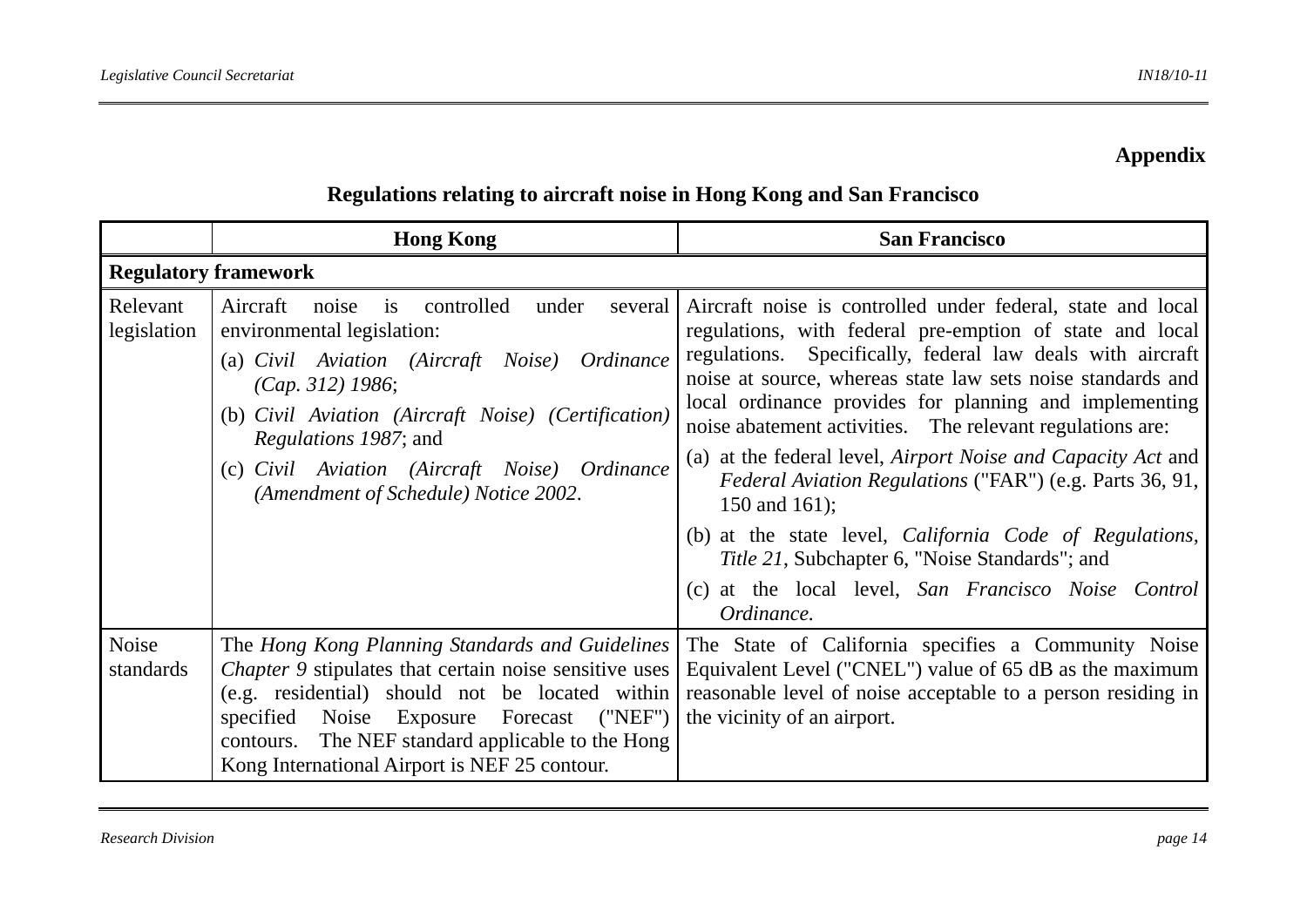## **Appendix (cont'd)**

|                                                          | <b>Hong Kong</b>                                                                                                                                                                         | <b>San Francisco</b>                                                                                                                                                                                                                               |
|----------------------------------------------------------|------------------------------------------------------------------------------------------------------------------------------------------------------------------------------------------|----------------------------------------------------------------------------------------------------------------------------------------------------------------------------------------------------------------------------------------------------|
| <b>Regulatory framework (cont'd)</b>                     |                                                                                                                                                                                          |                                                                                                                                                                                                                                                    |
| Responsible<br>authority                                 | Civil Aviation Department ("CAD").                                                                                                                                                       | federal<br>Federal<br>$(a)$ At<br>level,<br>the<br>Aviation<br>the<br>Administration ("FAA");                                                                                                                                                      |
|                                                          |                                                                                                                                                                                          | at the state level, the California Department of<br>(b)<br>Transportation; and                                                                                                                                                                     |
|                                                          |                                                                                                                                                                                          | at the local level, both the Department of Building<br>(c)<br>Inspection and the Police Department.                                                                                                                                                |
| Noise mitigation measures relating to aircraft operation |                                                                                                                                                                                          |                                                                                                                                                                                                                                                    |
| Preferential use<br>of runways                           | Between midnight and 7 am, aircraft flying to and<br>from the Hong Kong International Airport should use<br>the preferred runway and over water routes, where<br>operationally possible. | The Night-time Preferential Runway Use Programme was<br>developed by the San Francisco International Airport to<br>encourage the use of certain runways and maximize<br>flights over water between 1 am and 6 am, where<br>operationally possible. |
| Noise abatement<br>departure<br>procedures               | Procedures<br>Departure<br>Noise<br>Abatement<br>The<br>the International<br>Civil Aviation<br>stipulated by<br>Organization are adopted.                                                | Specific departure procedures are recommended under the<br>Noise Abatement Regulation found in the San Francisco<br>International Airport's Rules and Regulations.                                                                                 |
| Noise<br>monitoring<br>system                            | The Aircraft Noise and Flight Tracking Monitoring<br>System implemented by CAD, comprising 16 fixed<br>noise monitors installed in the vicinity of flight paths.                         | A noise monitoring system set up by the San Francisco<br>International Airport, comprising 27 off-site noise<br>monitors and two monitors near the runway ends.                                                                                    |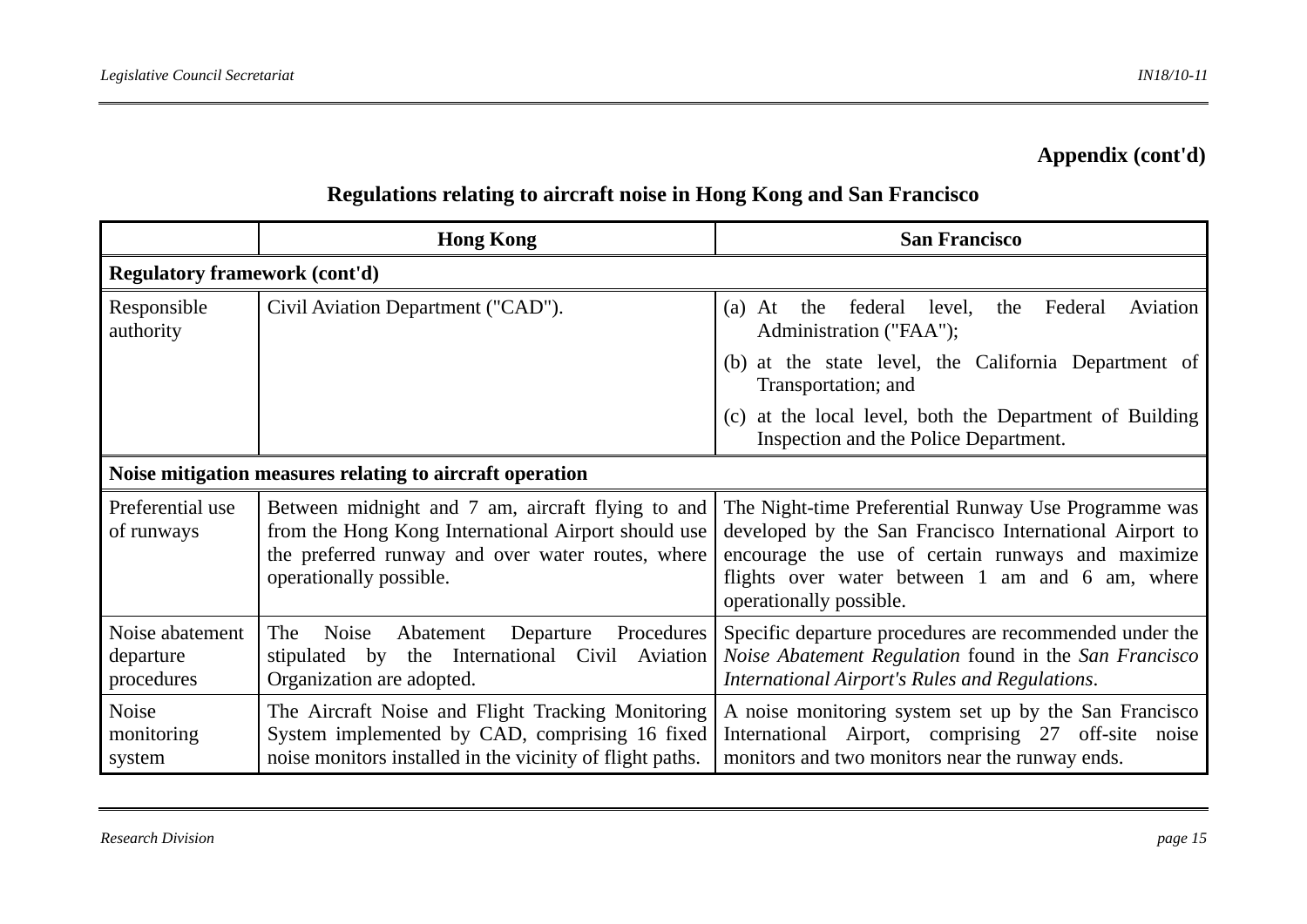## **Appendix (cont'd)**

|                                                                   | <b>Hong Kong</b>                                                                                       | <b>San Francisco</b>                                                                                                                                                                                                                                              |  |
|-------------------------------------------------------------------|--------------------------------------------------------------------------------------------------------|-------------------------------------------------------------------------------------------------------------------------------------------------------------------------------------------------------------------------------------------------------------------|--|
| Noise mitigation measures relating to aircraft operation (cont'd) |                                                                                                        |                                                                                                                                                                                                                                                                   |  |
| Prohibition of<br>noisy aircraft<br>from using the<br>airport     | banned under the Civil Aviation (Aircraft)<br>Noise) Ordinance (Amendment of<br>Schedule) Notice 2002. | Operation of certain noisy aircraft is Operation of certain noisy aircraft is banned under FAR Part 91.                                                                                                                                                           |  |
| Restriction on<br>the use of<br>auxiliary power<br>units ("APUs") | Nil.                                                                                                   | Conditions are specified for aircraft's use of APUs at both<br>domestic and international terminals of the San Francisco<br>International Airport.                                                                                                                |  |
| Assessment<br>programme for<br>airline<br>compliance              | Nil.                                                                                                   | The Fly Quiet Programme, aiming to encourage the airlines to<br>operate as quietly as possible by scoring and reporting to the<br>public the airlines' compliance with the San Francisco<br>International Airport's rules and regulations for noise<br>abatement. |  |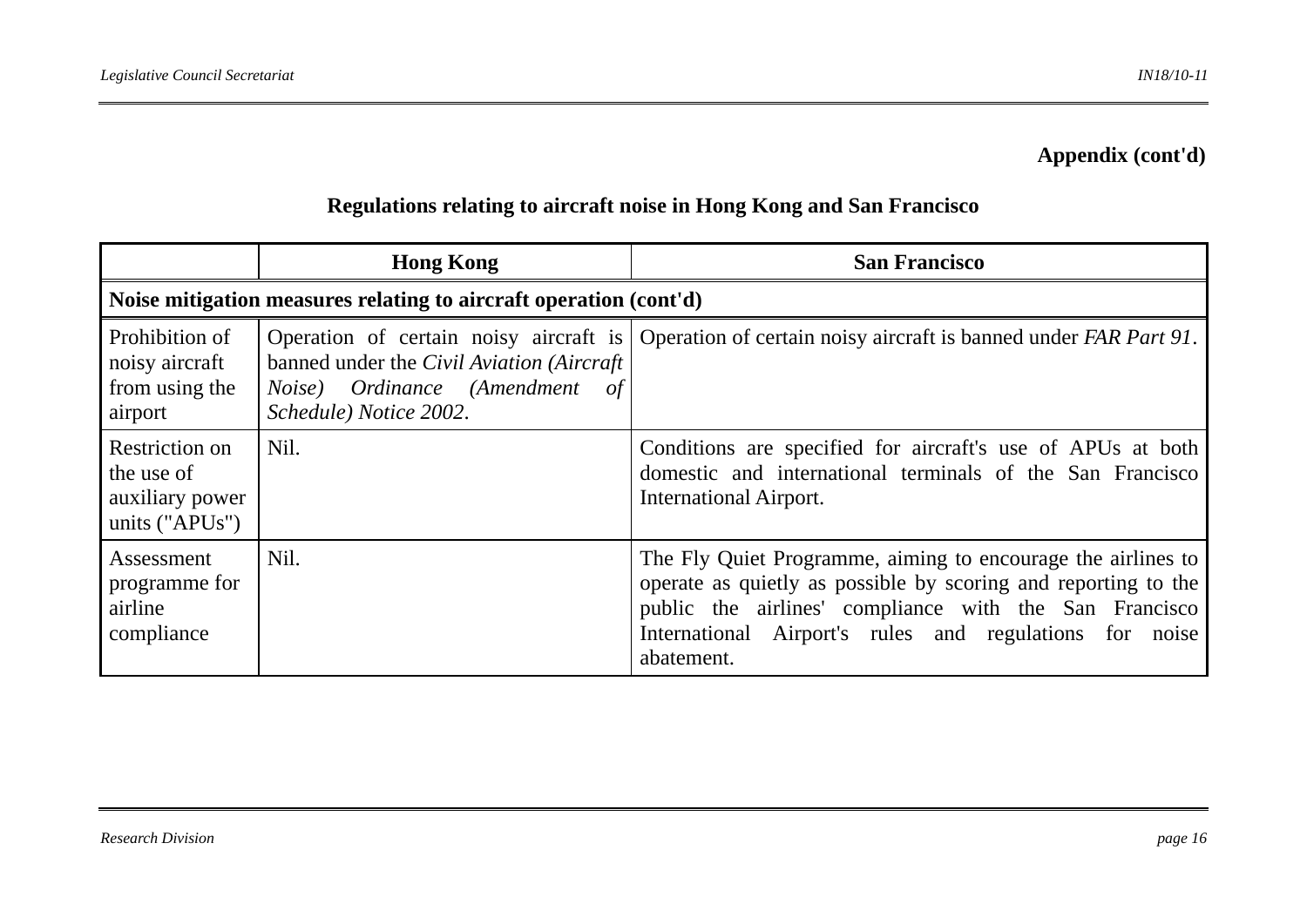## **Appendix (cont'd)**

|                                                                                      | <b>Hong Kong</b> | <b>San Francisco</b>                                                                                                                                                                                                                                                                                                                                    |  |
|--------------------------------------------------------------------------------------|------------------|---------------------------------------------------------------------------------------------------------------------------------------------------------------------------------------------------------------------------------------------------------------------------------------------------------------------------------------------------------|--|
| Other strategies for addressing aircraft noise                                       |                  |                                                                                                                                                                                                                                                                                                                                                         |  |
| Sound insulation<br>programme for<br>residences and<br>public buildings              | Nil.             | The Residential Sound Insulation Programme implemented by the<br>San Francisco International Airport since 1983. A total of<br>15 118 homes, eight churches and seven schools have been<br>insulated against aircraft noise. The total expenditure has<br>amounted to over US\$153 million (HK\$1,189 million).<br>The<br>Programme has been completed. |  |
| Statutorily<br>established<br>funding source for<br>airport mitigation<br>activities | Nil.             | The federal Airport Improvement Programme Grants administered<br>by FAA. The Grants provided 80% of the funding for the<br>Residential Sound Insulation Programme, with the remaining 20%<br>being funded through the San Francisco International Airport's<br>general reserve.                                                                         |  |
| Real estate<br>disclosure                                                            | Nil.             | The state requires realtors in those cities participating in the sound<br>insulation programme to disclose the potential airport and aircraft<br>impact.                                                                                                                                                                                                |  |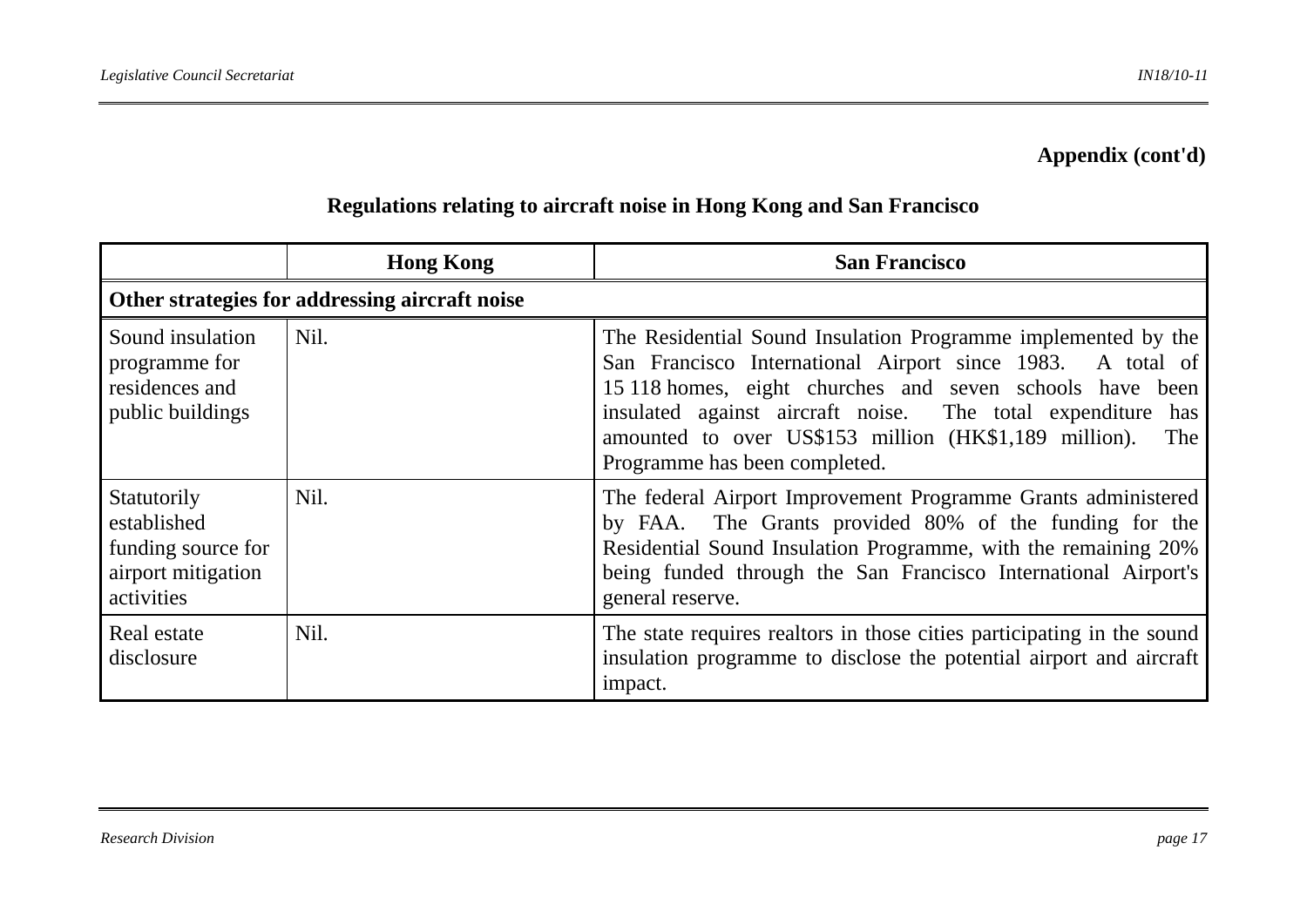## **References**

## Hong Kong

- 1. Airport Authority Hong Kong. (2011) *HKIA Fact Sheets.* Available from: http://www.hongkongairport.com/eng/media/facts-figures/facts-s heets.html [Accessed July 2011].
- 2. Centre for Asia Pacific Aviation. (2011) *World Airport Rankings 2010: Big changes to global Top 30. Beijing up to #2, Heathrow falls to #4.* Available from: http://www.centreforaviation.com/news/2011/03/16/w orld-airport-rankings-2010-big-changes-to-global-top-30-beijing-up-to -2-heathrow-falls-to-4/page1 [Accessed July 2011].
- 3. Civil Aviation Department. (2002) *Proposal to Ban Chapter 2 Wide-bodied Aircraft Operating from/to Hong Kong.* Paper submitted to the Panel on Economic Services of the Legislative Council for discussion on 28 January 2002. LC Paper No. CB(1)883/01-02(03).
- 4. Civil Aviation Department. (2010) *PART 3 Aerodromes (AD): AD2-21 Noise Abatement Procedures.* Available from: http://www.hkatc.gov.hk/HK\_AIP/AIP/AD/HK\_AD2-21to23.pdf [Accessed July 2011].
- 5. Civil Aviation Department. (2011) Aircraft Noise Management. Available from: http://www.cad.gov.hk/english/ac\_noise.html [Accessed July 2011].
- 6. Environmental Protection Department. (2009) *Legislation for the Management of Noise*. Available from: http://www.epd.gov.hk/epd/english/laws\_regulations/envir\_legislation/ leg\_noise.html [Accessed July 2011].
- 7. GovHK. (2011) *Aircraft Noise, Neighbourhood Noise & Noise from Commercial & Industrial Premises.* Available from: http://www.gov.hk/en/residents/environment/noise/airneighcomindnois e.htm [Accessed July 2011].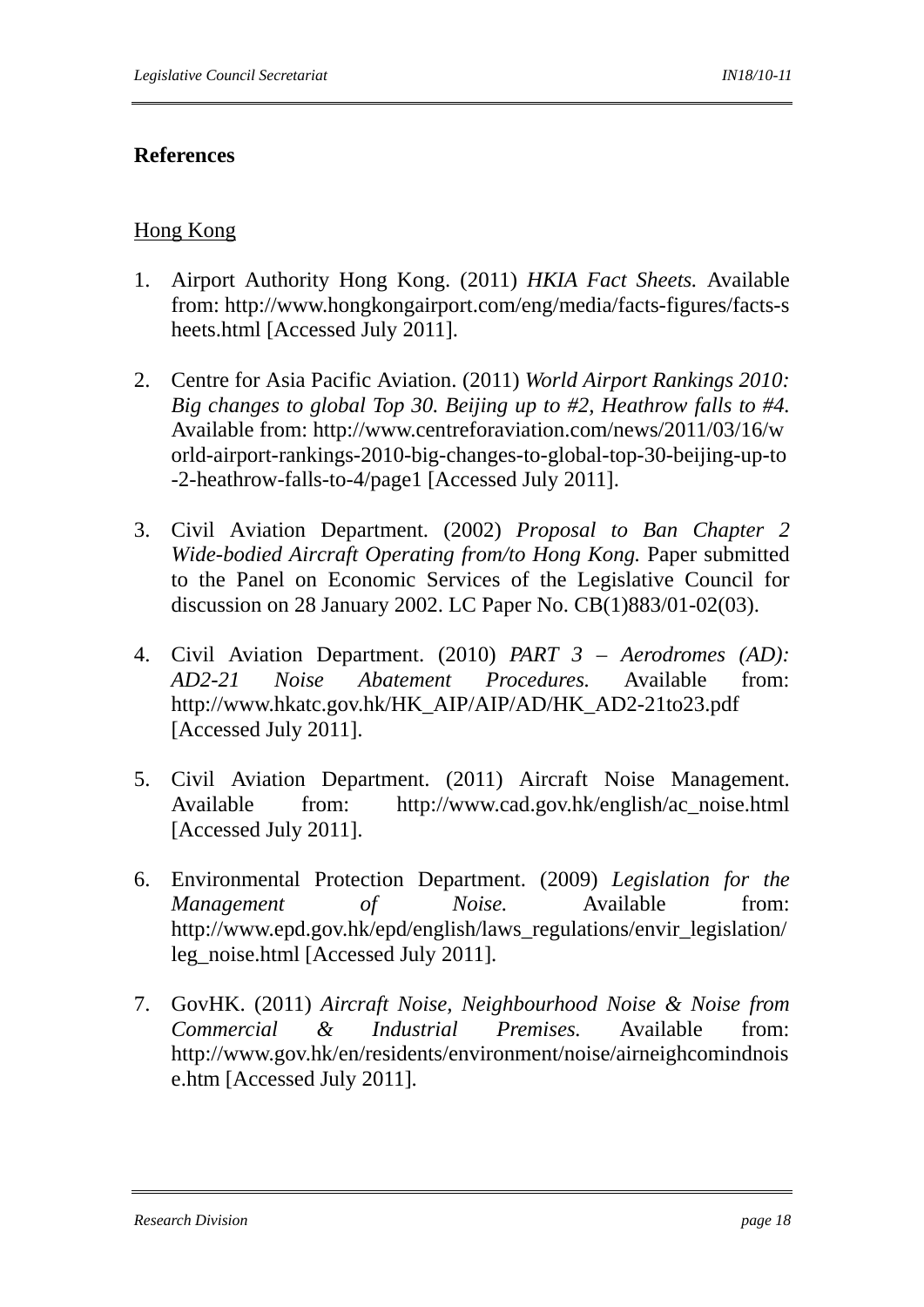8. The Government of the Hong Kong Special Administrative Region. (2011) *Press Release: LCQ14: Aircraft noise.* Available from: http://www.info.gov.hk/gia/general/201103/16/P201103160123.htm [Accessed July 2011].

### San Francisco

- 9. Airport Noise Law. (undated) *Regulation of Noisy Airports in California.* Available from: http://airportnoiselaw.org/cal-reg.html [Accessed July 2011].
- 10. Boeing. (2011) *Airport Noise and Emissions Regulations: San Francisco International Airport.* Available from: http://www.boeing.com/commercial/noise/san\_francisco.html [Accessed July 2011].
- 11. Falzone, K.L. (1999) Airport noise pollution: Is there a solution in sight? *Boston College Environmental Affairs Law Review*, *26,* pp. 769-807.
- 12. Li, K.M. (2008) *Land Use Management and Airport Controls: A Further Study of Trends and Indicators of Incompatible Land Use.* Available from: http://web.mit.edu/aeroastro/partner/reports/proj6/proj 6-landmgt-aptcontrol.pdf [Accessed July 2011].
- 13. San Francisco Airport Commission. (2011) *Rules and Regulations: San Francisco International Airport.* Available from: http://www.flysfo.com/web/export/sites/default/download/about/rules/ pdf/SFORulesandRegs.pdf [Accessed July 2011].
- 14. San Francisco International Airport. (2011a) *Analysis of Scheduled Airline Traffic: Comparative Traffic Report Dec-10.* Available from: http://www.flysfo.com/web/export/sites/default/download/about/news/ pressres/stats/pdf/as201012.pdf [Accessed July 2011].
- 15. San Francisco International Airport. (2011b) *Fly Quiet Program.* Available from: http://www.flyquietsfo.com/fly\_quiet.asp [Accessed] July 2011].